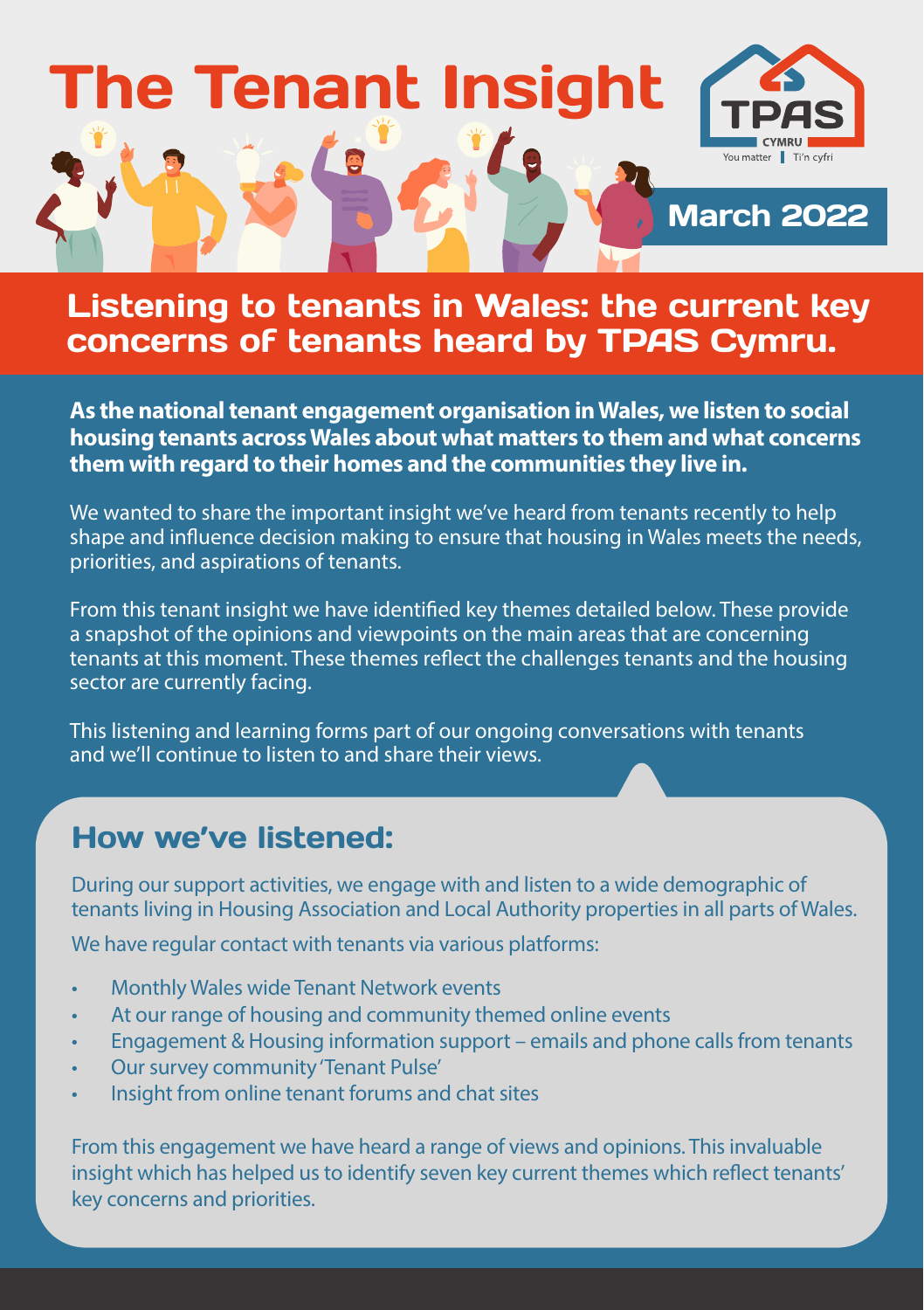# The current concerns of tenants:



### Affordability & cost of living

Affordability of rent & service charges alongside the current a cost living crisis, with the increasing costs for energy and food, is a real pressing issue for many tenants. Recent planned rent increases for many tenants are a worry, particularly for those tenants who are in receipt of low or irregular wages or who are in insecure employment. Tenants have also old us that rents are not always 'affordable' for them if they experience changes to their personal financial circumstances, such as relationship breakdown, sickness, unexpected bills or redundancy.

Some tenants have told us that there has either been insufficient, or no consultation carried out by their landlord on rent setting, this appears to be the same for service charges. In addition, tenants have spoken of a lack of transparency and openness by their landlord about how or why rents have been set or how rent incomes is spent.



#### Changing needs of a home

How people live is evolving, such as through changing work patterns, lifestyle priorities and new technology. As a result, tenants have identified different needs in terms of their homes. These include:

- Space to work or study at home
- Sufficient space to store recycling materials, bicycles etc
- Space for families to eat together often very little space for a family dining table
- Outside 'green' spaces for wellbeing and play
- Facilities to charge electric vehicles. now and in the future.

Tenants have told us that social landlords will need to adapt faster to society changes, for example on areas such as good broadband.

## Digital/online 'self-service'

Whilst many tenants have seen benefits in being able to manage their tenancy online there are a number of associated concerns relating to the increasing transformation of services to online 'self-service' platforms.

These include the following:

- Cyber security risks associated with sharing personal information
- Risk of excluding tenants without access to online services or those with low digital skills.
- Increasing use of Artificial Intelligence (AI), such as 'chat bots' and their ability to recognise information or messages used, such as language e.g. dialect, local terminology, dual meanings of words, picking up potential safeguarding issues.
- Sense that tenants are being 'pushed' into using online services rather than phoning to speak to a member of staff. Some say they feel they're being thought of as a nuisance if they don't use the online facilities.

### Service charges: quality & information

For those tenants who pay charges to cover services provided such as communal gardening or cleaning, there is uncertainty about what 'standard of service' tenants should expect to receive.

Tenants have told us they would welcome more information about these services including: how often services should be provided; to what standard; how quality is monitored; and who the main landlord contact is should any issues arise. A desire to use local and trusted contractors is also a subject many tenants feel strongly about.